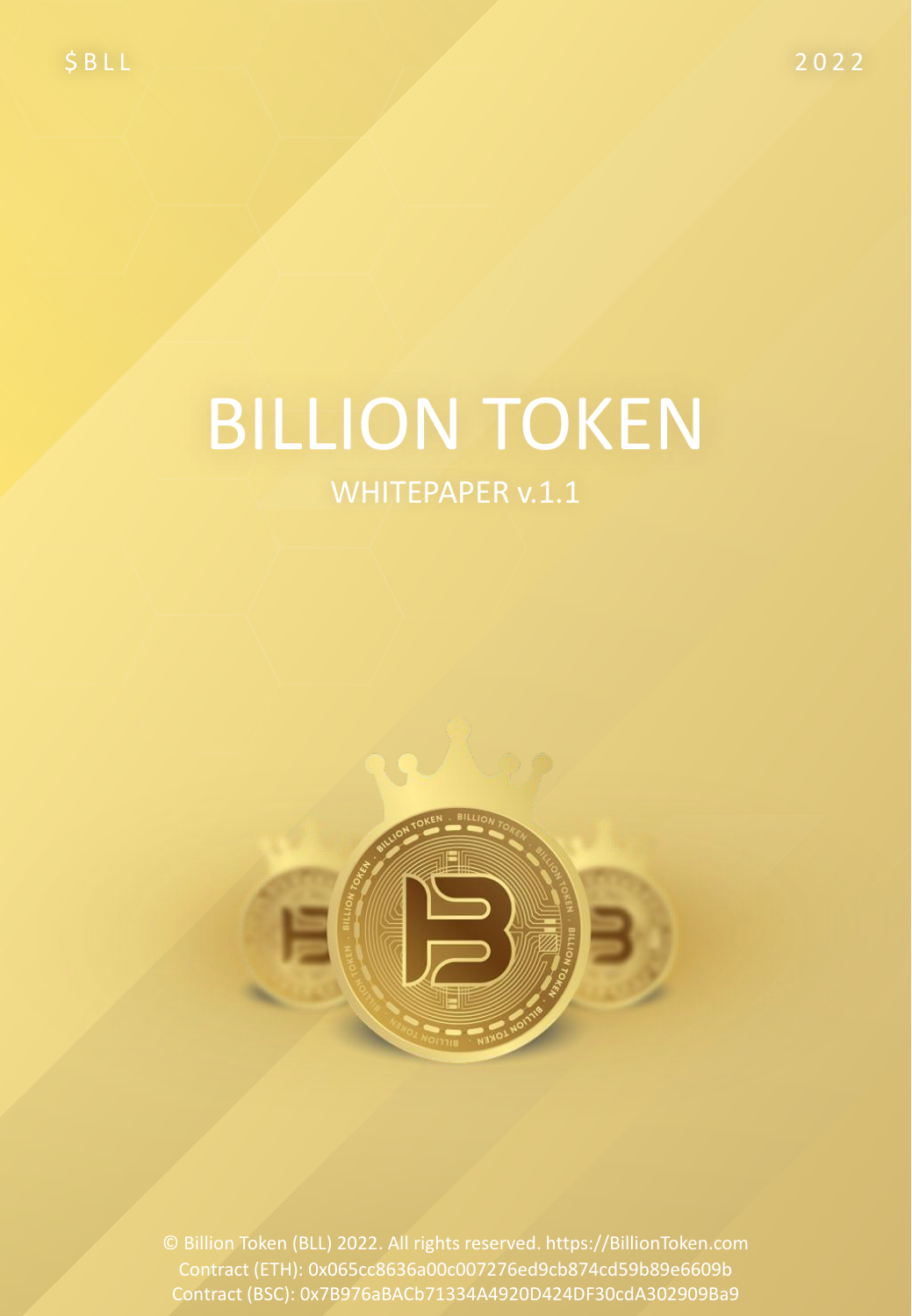



Disclaimer: BillionToken.net and the ERC20 token Billion (BLL) are not registered as investment, legal or tax advisor or broker/dealer. It is an individual software and marketing project hosted in Switzerland. All investment strategies and investments involve risk of loss. Do your own research, nothing contained in this whitepaper should be construed as investment advice. Any reference to an investment's past or potential performance is not, and should not be construed as, a recommendation or as a guarantee of any specific outcome or profit. The information contained herein is not, and shall not constitute an offer to sell, a solicitation of an offer to buy or an offer to purchase any tokens, nor should it be deemed to be an offer, or a solicitation of an offer, to purchase or sell any investment product or service. Please contact info@billiontoken.com for any inquiries.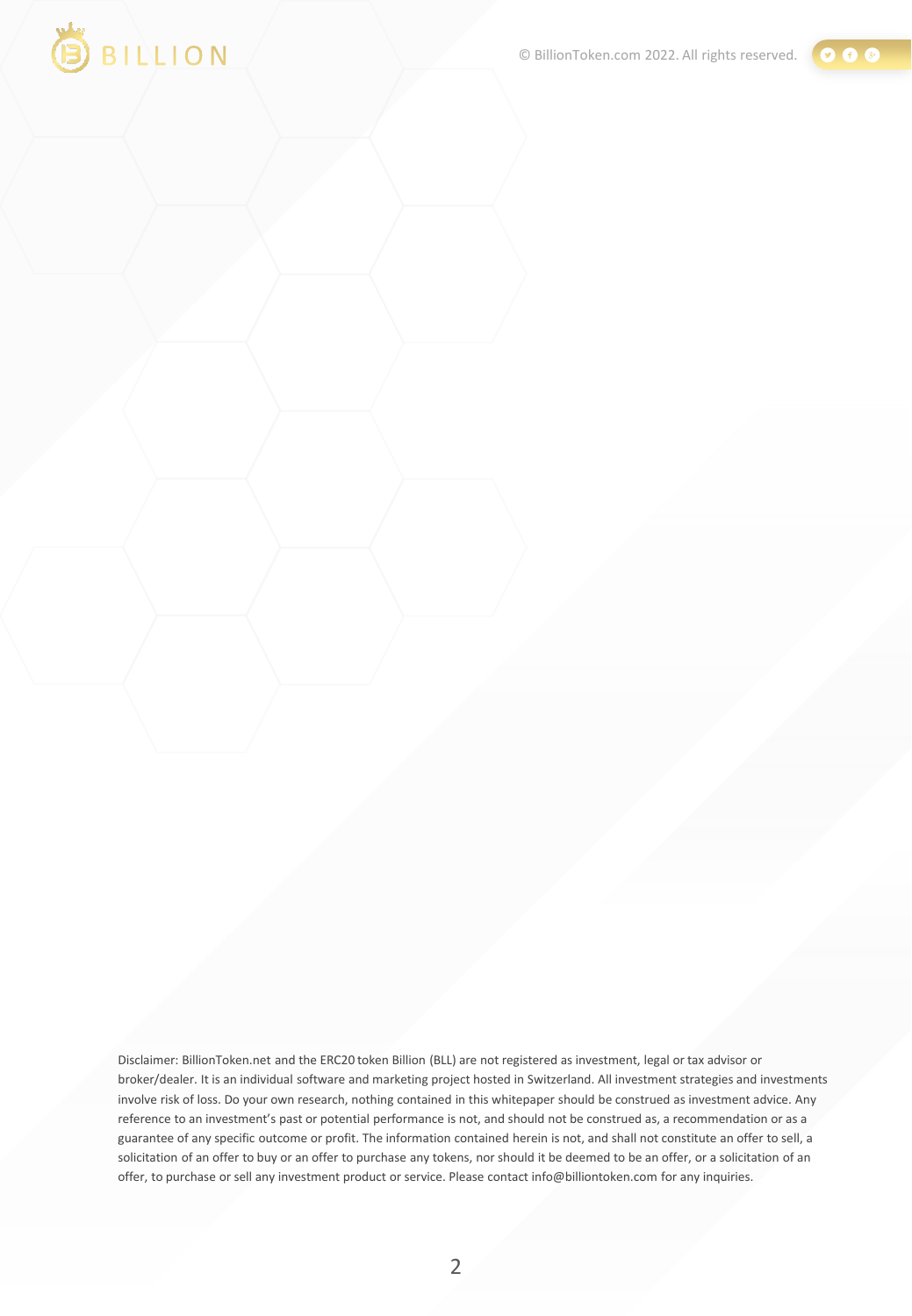

# Introducing **Billion Token (\$BLL)**

Community Token Providing Access to Billion Commerce and NFTs

Billion Token (\$BLL) is a utility token offering its community exclusive NFTs and commerce. All initial 1 Billion tokens have already been minted, 90% handed over to the community on the first day.

We are building Billion (BLL) as a differentiated and iconic brand in the cryptosphere and beyond. The brand stands for exclusivity and community. There are digital (NFTs) being developed under the BLL brand and access is granted through the BLL token.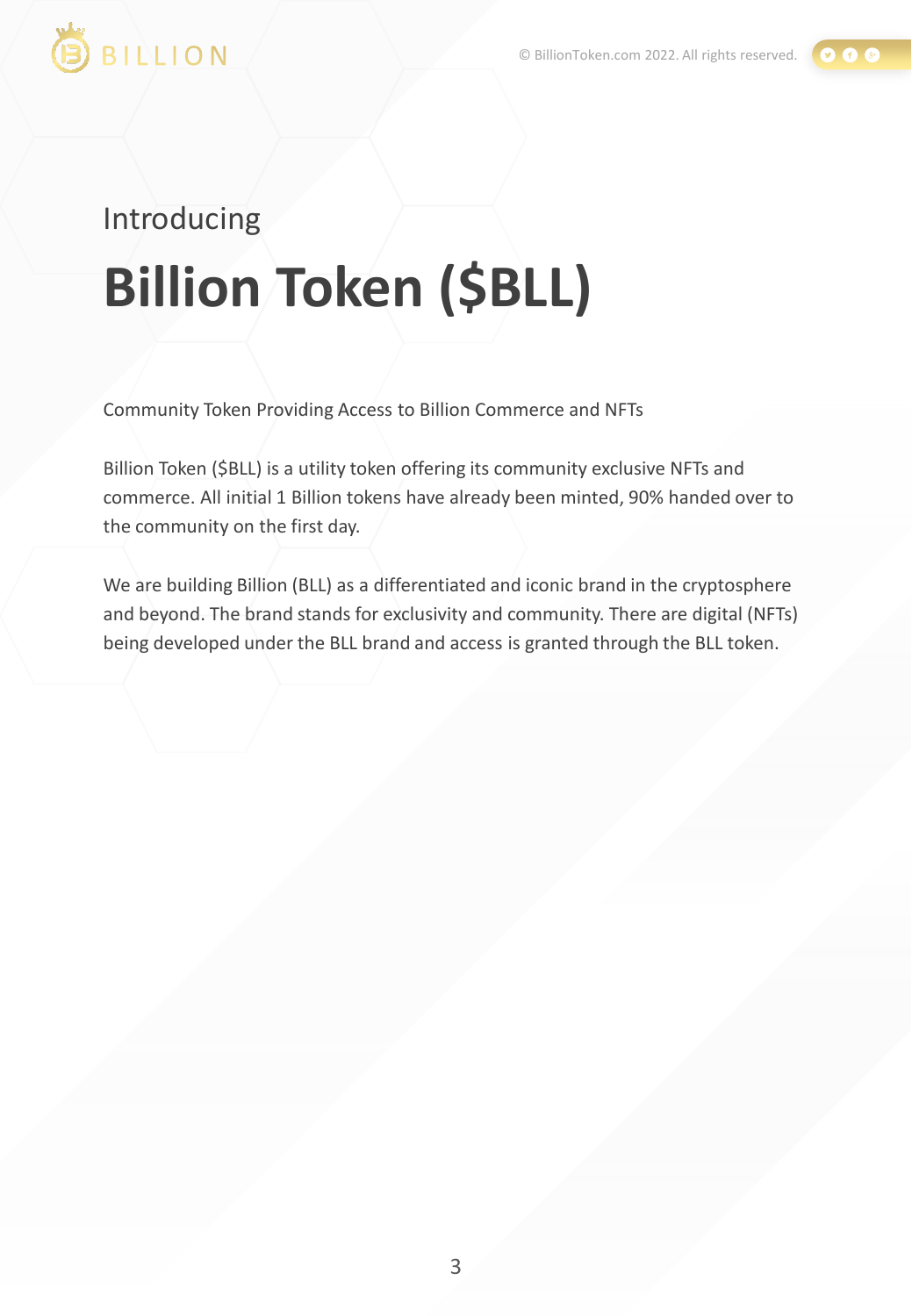00



# **Luxury, Art, and Fashion for the MetaVerse**



Billion Token introduces affordable digital luxury. We offer a variety of NFT offerings both under the BLL brand and collaboration with other leading brands, artists, musicians, designers, or developers. These offerings are exclusive in the sense that they are limited, rare, and have luxurious appeal. These collections are advertised to the BLL community through various social media channels.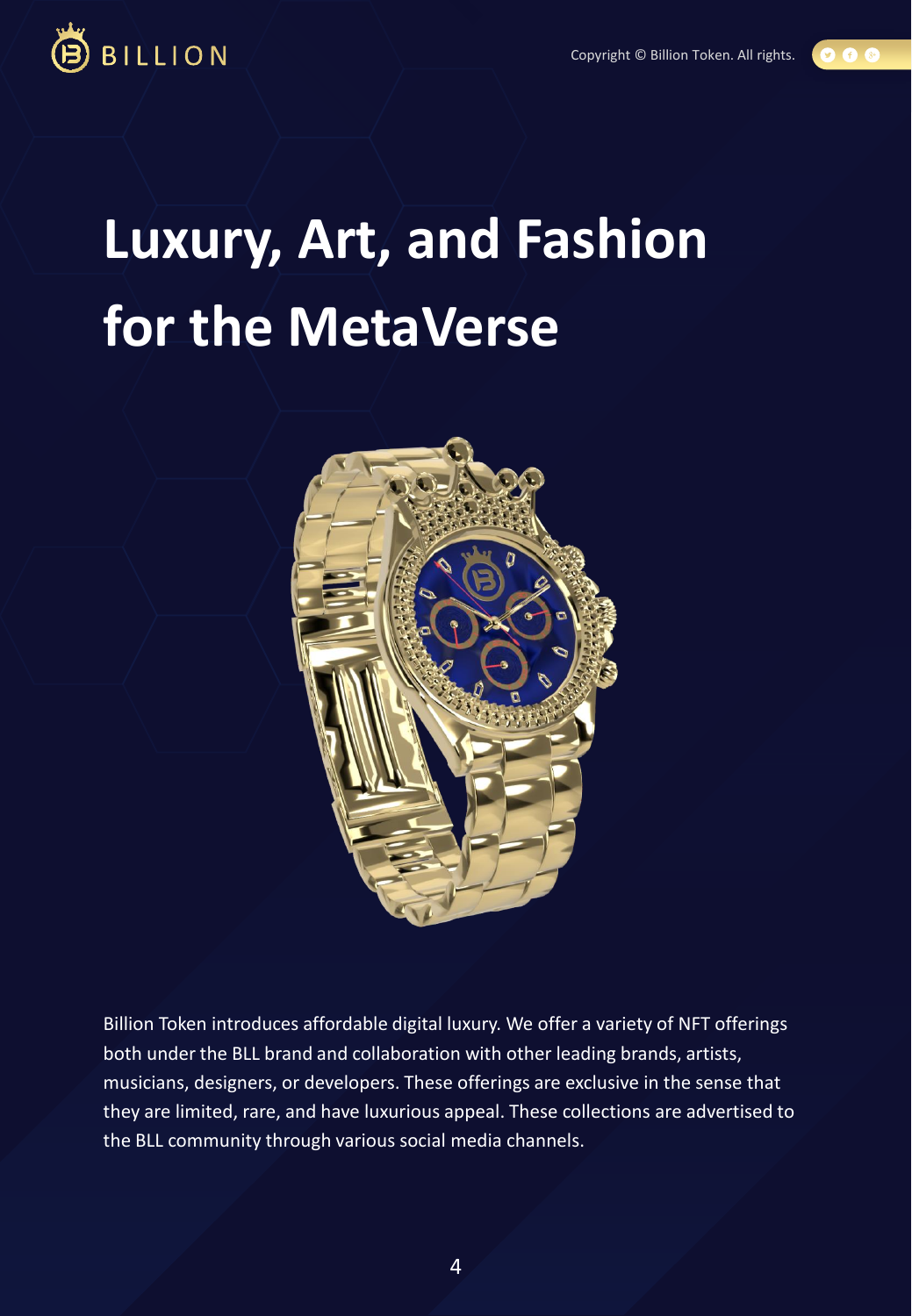

#### $000$

# **Billion Tokenomics**

### **Tokenomics**

Fixed initial supply of 1,000,000,000 tokens of which 90% were provided as initial liquidity to Uniswap to give the full power over BLL to the community.



### **Contract Code**

Billion is a an audited ERC20 Ethereum Token running on the Ethereum Blockchain. Check our contract code on Github. Check our code audit by Techrate.



### **Distribution**

Initial price was set at USD 0.00005 for each token on Uniswap with only USD 50,000 market cap.



### **Liquidity Locked**

We locked the starting liquidity plus some more in ETH and USDC trading pairs on Unicrypt.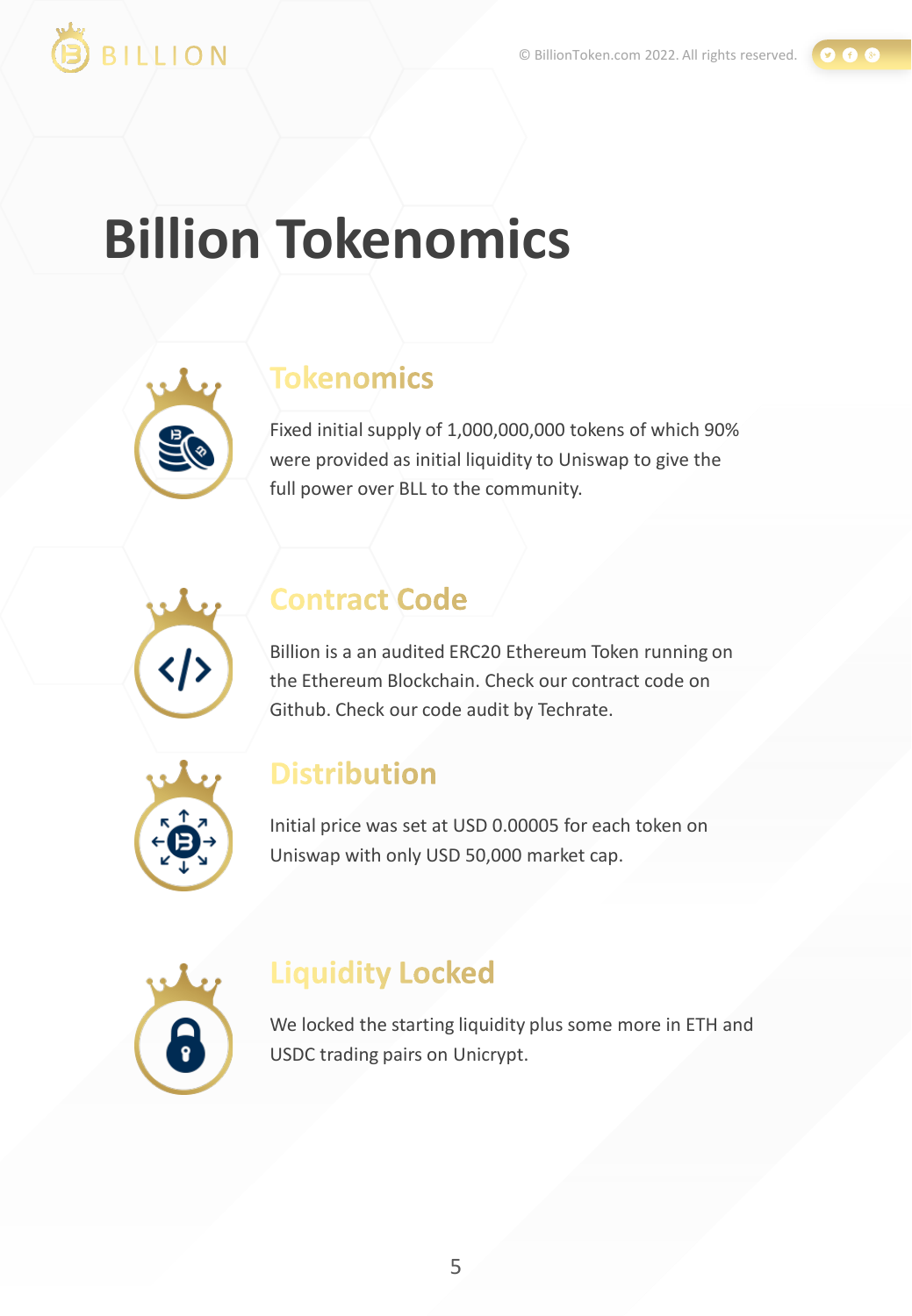$000$ 



# Available Supply and Token Ownership

### **5%**

Liquidity: Approx. 5% of the total supply is locked in liquidity on Uniswap v2 and Pancakeswap. Most of this liquidity is locked.

## **91.79%**

is held by the community in their wallets or provided as liquidity to the market (see 3 DEXes above). For an overview of all pairs and market liquidity, which can change on a daily basis, best check the Nomics page.

## **0.21%**

is held by the marketing and liquidity wallet (0x8A942E8D090b553a5e C3Ea0E6DEc906ABE15290 6, owned by the Team).

### **3%**

of all tokens are held by the team in the deployer wallet (0xd55c6edf4efd477a1ece 862997321a4790b34afa, owned by the team).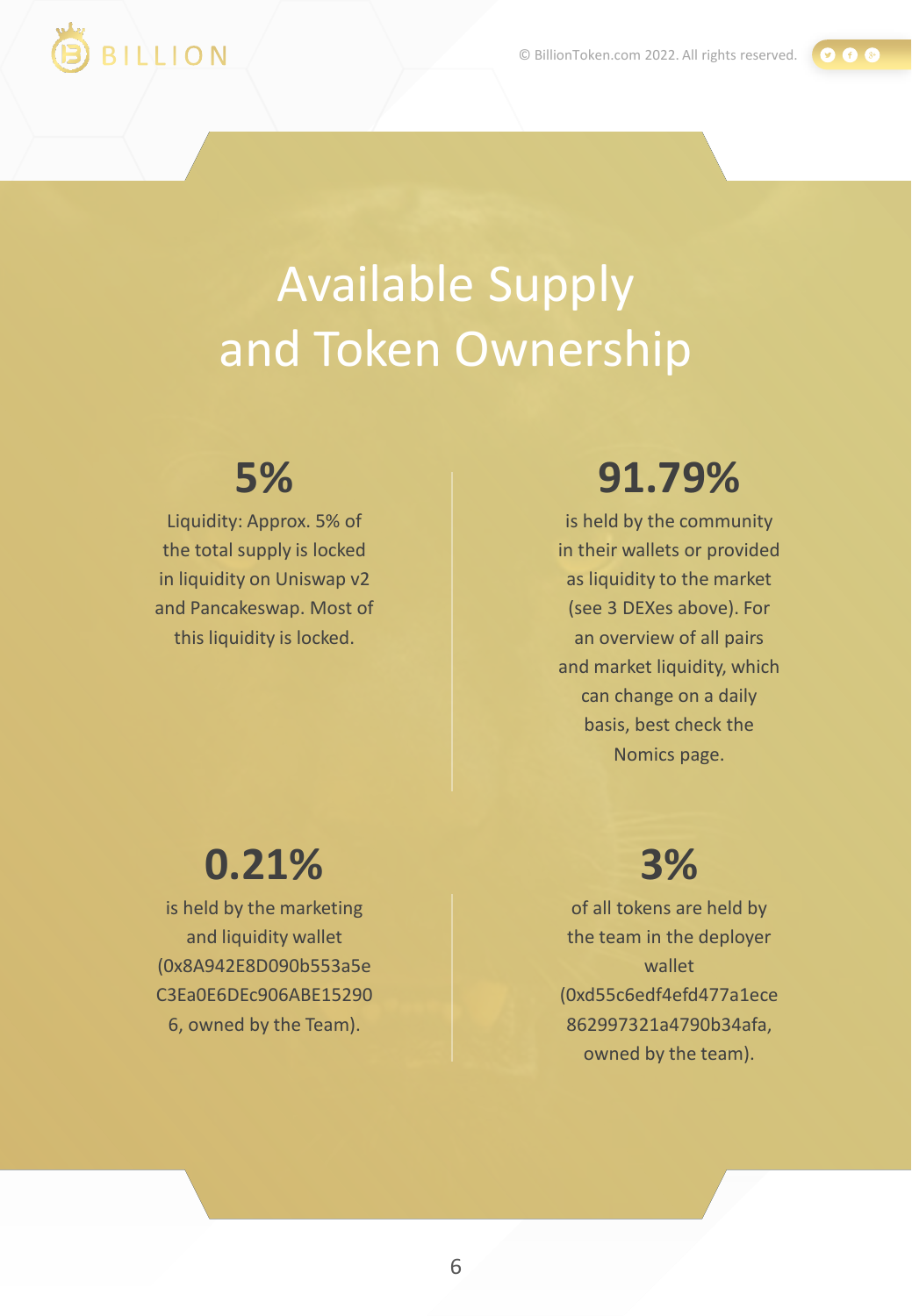

 $0 0 0$ 

# **Team and Community**



#### **Billion Lover**

Marketing & Co-Founder

Loving BLL, good wine, and chatting with our community @BillionLover



### **Swiss Crypto Dev**

Full-Stack/DeFi Dev & Co-Founder

With a passion for rigor @Billion\_Guy

As a community token, the Billion Token community is the most important element of the team. Our community consists of 11,000 followers on Twitter, over 800 active chatters on Telegram, and over 20 influencers who are highly involved with BLL.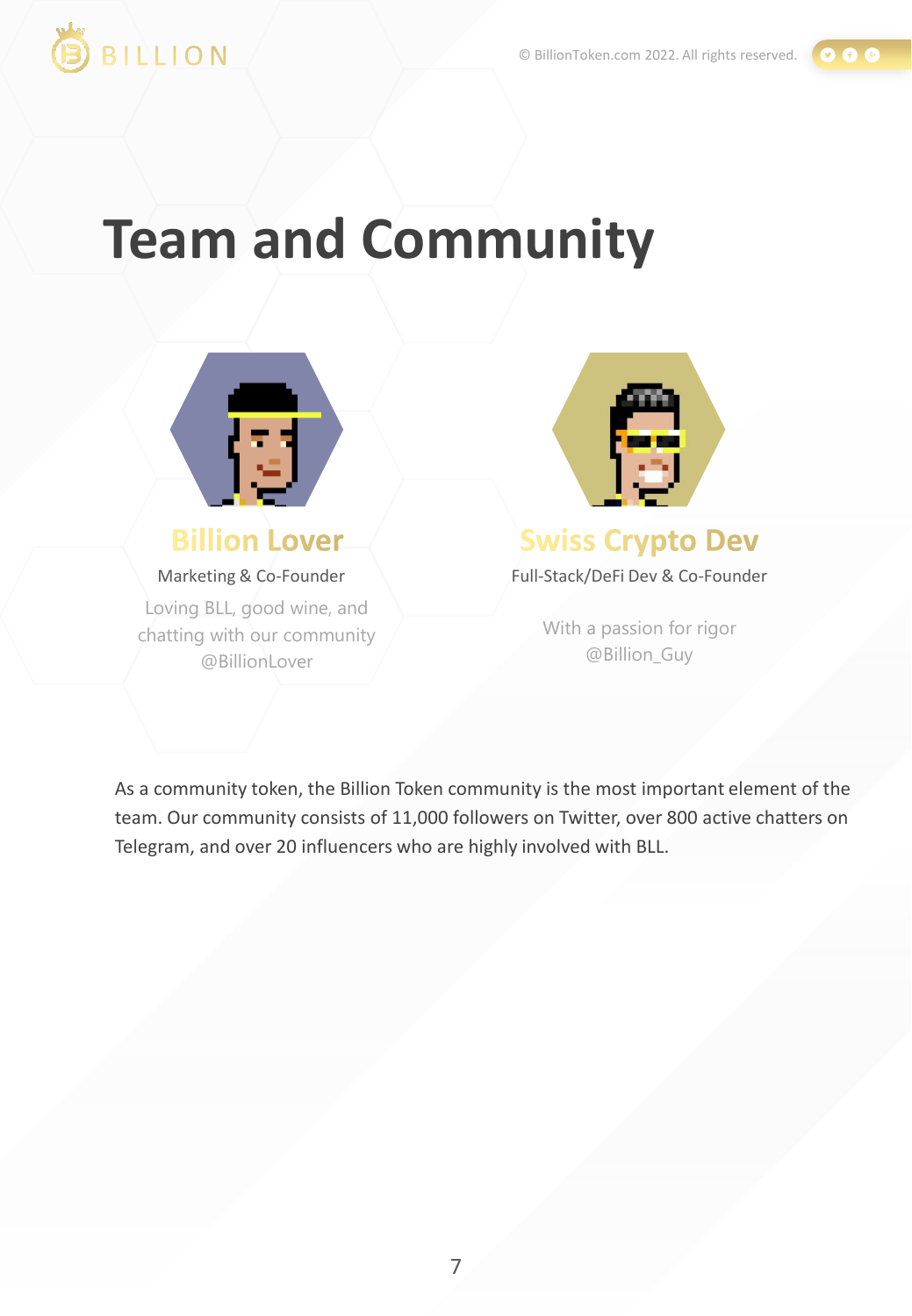

0 A 8

## BILLION

# **BLL at a Glance**

| <b>BLL Token Contract (ETH):</b>                    | 0x065cc8636a00c007276ed9cb874cd59b89e6609b |
|-----------------------------------------------------|--------------------------------------------|
| <b>BLL Token Contract (BSC):</b>                    | 0x7B976aBACb71334A4920D424DF30cdA302909Ba9 |
| Launch price:                                       | \$0.00005                                  |
| Current price*:                                     | \$0.0005287                                |
| Current market cap:                                 | \$524,958.18                               |
| Nr of holders:                                      | 1,145                                      |
| Nr of transfers:                                    | 6,772                                      |
| Total supply:                                       | 992,929,687                                |
| Nr of Twitter followers:                            | 11,900                                     |
| Website:                                            | https://www.billiontoken.com               |
| Commerce:                                           | https://shop.billiontoken.net              |
| Twitter:                                            | https://twitter.com/BillionToken           |
| Telegram:                                           | https://t.me/billiontoken_bll              |
| E-Mail:                                             | info@billiontoken.com                      |
| Unicrypt Liquidity Lock:                            |                                            |
| https://app.unicrypt.network/amm/uni-               |                                            |
| v2/token/0x065cC8636A00C007276ED9CB874CD59b89e6609b |                                            |
|                                                     |                                            |

Uniswap Chart & LP:

https://v2.info.uniswap.org/token/0x065cc8636a00c007276ed9cb874cd59b89e6609b Etherscan Block Explorer: https://etherscan.io/token/0x065cc8636a00c007276ed9cb874cd59b89e6609b Buy/sell on Uniswap: https://app.uniswap.org/#/swap?outputCurrency=0x065cc8636a00c007276ed9cb874cd59b89e6 609b&use=V2

Pancakeswap Chart & LP: https://www.dextools.io/app/bsc/pair-explorer/0x5512f3bef9f7305fcdc05860d14d1fb7ae7cb81e BscScan Block Explorer:

https://bscscan.com/token/0x7B976aBACb71334A4920D424DF30cdA302909Ba9 Buy/sell on Pancakeswap:

https://pancakeswap.finance/swap?outputCurrency=0x7B976aBACb71334A4920D424DF30cdA3 02909Ba9